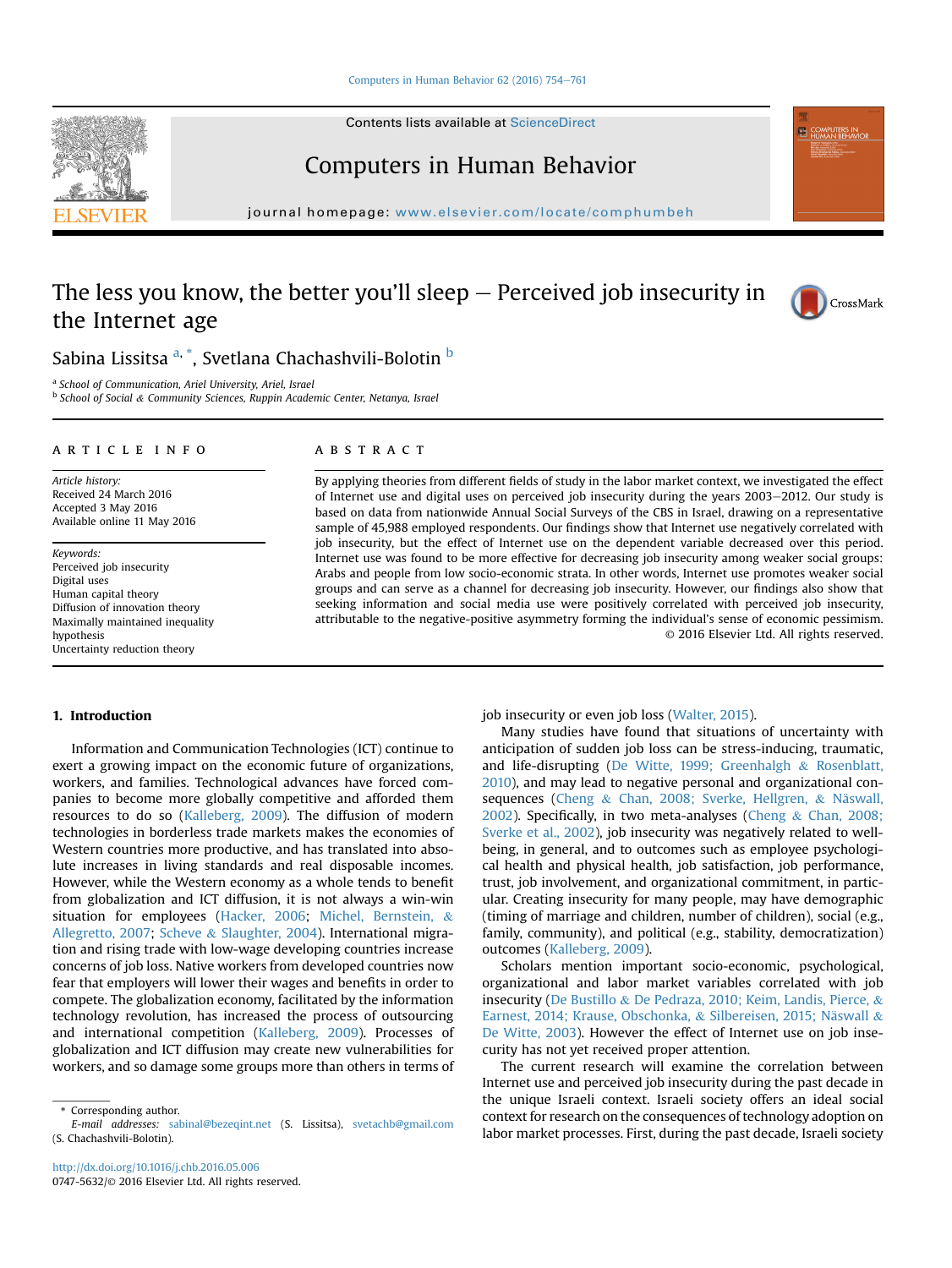has experienced a dramatic ICT diffusion ([Lissitsa](#page-6-0) & [Chachashvili-](#page-6-0)[Bolotin, 2014, 2015; Lissitsa](#page-6-0) & [Lev-On, 2014](#page-6-0)). Second, Israeli society is characterized by wide economic and educational gaps along national (between Jews and Arabs) and ethnic (between Jewish immigrants and non-immigrant population) lines [\(Ben-Rafael,](#page-6-0) [2001; Peres](#page-6-0) & [Ben-Rafael, 2006; Lissitsa](#page-6-0) & [Peres, 2011\)](#page-6-0).

The article begins with a description of Internet adoption and use. Then the literature regarding job insecurity will be discussed. Afterwards, the theoretical background integrating Internet use and job insecurity will be presented and summarized into research questions and hypotheses. Research data and method of analysis will be followed by a discussion of the findings and conclusions, as well as study limitations and future directions of research.

#### 2. Literature review

#### 2.1. Internet access and digital uses

In the 1990s the traditional focus of Internet literature was mainly on infrastructural access. This access-oriented thinking centered on questions pertaining to ownership, availability, affordability and other issues of infrastructure. Furthermore, researchers argued that the division between information "haves" and "have-nots" is not binary, but rather gradated and based on different degrees of access to information technology ([DiMaggio](#page-6-0) & [Hargittai, 2001; Hargittai, 2003; Jin](#page-6-0) & [Cheng, 2008](#page-6-0)). Recent research has favored a progressive marginalization of the access element (the so-called first level digital divide), with the focus shifting to how individuals interact with the Internet ([Guerrieri](#page-6-0) & [Bentivegna,](#page-6-0) [2011; Warschauer, 2003\)](#page-6-0); i.e., the second level digital divide.

The research literature differentiates between digital uses on the basis of potential benefits. Human capital-enhancing uses (visiting web sites for national and international news, presidential election issues, health and financial information, government services, and product information) [\(Hargittai](#page-6-0) & [Hinnant, 2008](#page-6-0)) may assist individual mobility and career advancement [\(Lissitsa, 2015a;](#page-6-0) [Bakker](#page-6-0) & [de Vreese, 2011; DiMaggio](#page-6-0) & [Hargittai, 2001; Lissitsa](#page-6-0) & [Peres, 2011; Rahim, Pawanteh](#page-6-0) & [Salman, 2011](#page-6-0)).

Social capital-enhancing digital uses refer to the ability to communicate with other people by e-mail and social media ([Lissitsa](#page-6-0) & [Chachashvili-Bolotin, 2014, 2015\)](#page-6-0). Social media create a platform for communication among a dynamic consortium of people utilizing social network sites, forums, discussion groups and blogs in a manner that enables individuals with common interests to interact continually and to promote different types of benefits ([Boyd](#page-6-0) & [Ellison, 2007; HaenleIn](#page-6-0) & [Kaplan, 2010\)](#page-6-0).

## 2.2. Job insecurity

'Job insecurity' is the perception of being threatened by job loss ([Mohr, 2000](#page-6-0)) and may be defined as "jeopardy to the job generally and to its features specifically, as well as powerlessness to resist the threat" [\(Greenhalgh](#page-6-0) & [Rosenblatt, 2010\)](#page-6-0). Job insecurity implies uncertainty about the future because the employee does not know whether he will retain or lose his current job and whether another job should be sought. This is in contrast with a dismissed employee who knows for certain that the job is lost and therefore can prepare for the future. Scholars also mention the involuntary nature of job insecurity, which implies the gap between what people wish (certainty about future employment and desired continuity) and what they actually get (the threat of losing the job) ([Flint, Bartley,](#page-6-0) [Shelton,](#page-6-0) & [Sacker, 2013](#page-6-0)).

Job insecurity is a subjective experience, the result of a person's perception and interpretation of the actual job environment. However, scholars agree that job insecurity in general is a subjective threat deriving from an objective threat ([De Bustillo](#page-6-0)  $\&$ [De Pedraza, 2010](#page-6-0)).

Job insecurity decreases with schooling [\(Hellgren](#page-6-0) & [Sverke, 2003;](#page-6-0) [Keim et al., 2014](#page-6-0)), is negatively correlated with occupational prestige [\(Fullerton](#page-6-0) & [Wallace, 2007\)](#page-6-0), and varies very little according to gender (women worry more than men) [\(Emberland](#page-6-0) & [Rundmo, 2010;](#page-6-0) [Mauno](#page-6-0) & [Kinnunen, 2002](#page-6-0)). However, the findings about the impact of age on job insecurity are ambiguous. Researchers have reported both negative effects [\(Roskies](#page-7-0) & [Louis-Guerin,1990](#page-7-0)), positive impact [\(Cheng](#page-6-0) & [Chan, 2008\)](#page-6-0), insignificant correlations ([Kinnunen](#page-6-0) & Nätti, [1994\)](#page-6-0), or a curvilinear relation [\(Fullerton](#page-6-0) & [Wallace, 2007](#page-6-0)). In very high wage positions the impact of age could be insecurity-enhancing [\(De Bustillo](#page-6-0) & [De Pedraza, 2010\)](#page-6-0). However, socio-demographic variables collectively explain only a small part of sample variation in job insecurity ([Debus, K](#page-6-0)ö[nig,](#page-6-0) & [Kleinmann, 2014; De Bustillo](#page-6-0) & [De](#page-6-0) [Pedraza, 2010; Elman](#page-6-0) & O'[Rand, 2002\)](#page-6-0).

## 2.3. Theoretical background and hypotheses

## 2.3.1. Human capital theory

Human capital theory suggests that an individual's human capital, reflected in their qualifications, knowledge, skills, and experience are likely to increase earnings or productivity ([Becker,](#page-6-0) [1993\)](#page-6-0) and reduce the perceived job insecurity ([Elman](#page-6-0) & O'[Rand,](#page-6-0) [2002\)](#page-6-0). Until recently, a good initial education and occupational achievement were market advantages that protected workers from job insecurity and potential downward occupational mobility. This may no longer be the case today: scholars found that Internet adoption and use are a necessary attribute that gives job seekers a foothold in the labour market.

Hypothesis 1. Internet use will be negatively associated with perceived job insecurity.

The digital environment providing people with easier means for obtaining information may facilitate self-learning and supply new tools for optimizing the formal education ([Lin, 2001\)](#page-6-0). Therefore, based on human capital theory, the following hypothesis may be formulated.

Hypothesis 2. Internet use for study will be negatively associated with perceived job insecurity.

# 2.3.2. Diffusion of innovation theory and Maximally maintained inequality hypothesis

Generally, during the diffusion of new technologies, opportunities are allegedly created for at all economic levels, but, in fact, not all workers are exposed to opportunity to enrich their human capital; such opportunities usually exclude low-skilled, minority, and older workers ([Brown, 1990; Constantine](#page-6-0) & [Neumark, 1996;](#page-6-0) [Osterman, 1995\)](#page-6-0). However, according to the diffusion of innovation theory, over time new technologies adopted by the early and late majority (see [Rogers, 1995\)](#page-7-0) and its distinguishing ability is declining. Accordingly we can formulate our third research hypothesis:

Hypothesis 3. The effect of Internet use on job insecurity will decline over the time.

In order to formulate a hypothesis regarding the effect of Internet use among different social groups we apply the Maximally Maintained Inequality (MMI) hypothesis. Although the MMI hypothesis was developed in order to explain class-based inequality in education, its logic can also be applied to other dimensions of inequality, such as job insecurity. The classical MMI hypothesis ([Raftery and](#page-7-0) Hout'[s, 1993](#page-7-0)) is a compelling theoretical statement regarding the effects of educational expansion on inequality in educational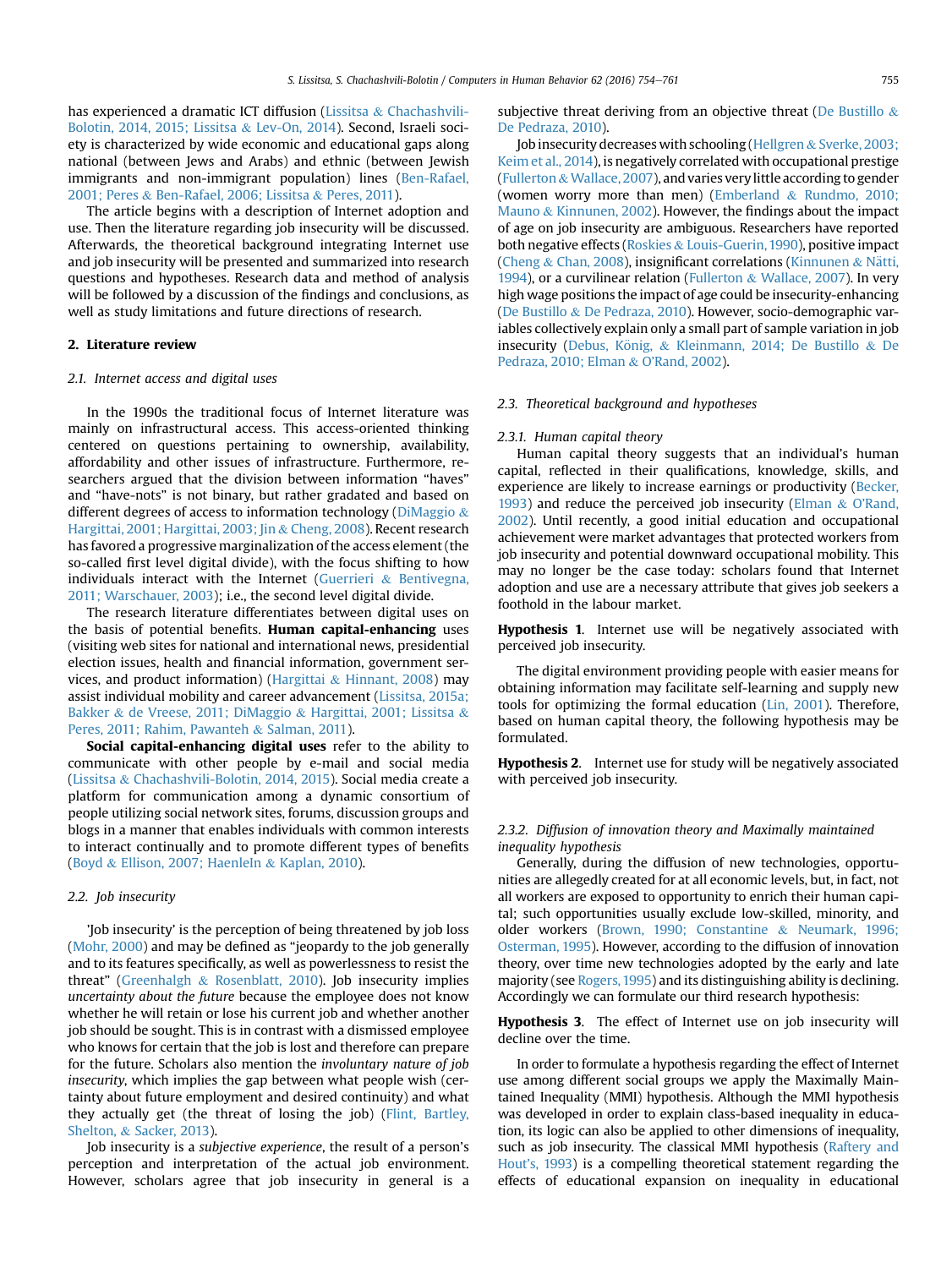attainment among various social strata. It claims that inequalities are maintained as long as privileged groups have not reached the saturation point in a given educational level. Only when the privileged stratum reaches saturation at a given level of education will further expansion of that level reduce inequality and students from lower social strata may take advantage of new educational opportunities. In terms of the MMI hypothesis, in the initial stages of Internet diffusion mainly the high-skill social groups benefited more from this new resource, compared to the less privileged groups. But after the privileged group reached the saturation point, the lower social strata could utilize this resource more effectively. In our context, after reaching the saturation point in Internet adoption and use among employees from higher social strata, it will be more useful for reducing job insecurity for employees from lower social strata.

Based on the MMI argument and Rogers' diffusion of innovation theory, we can assume:

Hypothesis 4. Internet use will be more beneficial for lower social groups (ethnic minorities, people from low socio-economic background) in terms of job insecurity, compared to more privileged social groups.

#### 2.3.3. Uncertainty reduction theory

The current research used Uncertainty Reduction Theory (URT) ([Berger](#page-6-0) & [Calabrese, 1975](#page-6-0)) to help understand the effect of online information on job insecurity as an uncertain situation. This theory was originally developed to explain initial communication interactions between strangers. Central to its claim is the assumption that an individual's primary goal in initial communication is to increase predictability and decrease uncertainty of one's own behaviors and the behaviors of others. To reduce uncertainty, individuals strategically select from several information-seeking strategies: interactive (direct contact), active (seeking information from other people without direct contact), and passive (observation in the natural environment) ([Berger, 1987\)](#page-6-0). In time, theorists began to broaden URT's scope of application to explain uncertainty in interpersonal communication in general as opposed to solely in initial interaction ([Bylund, Peterson,](#page-6-0) & [Cameron, 2012\)](#page-6-0).

The traditional strategies, which were targeted for reducing uncertainty in initial communication interactions, became less appropriate for reducing uncertainty in a general context. Given the increasing amount of information available online, [Ramirez,](#page-7-0) [Walther, Burgoon, and Sunnafrank \(2002\)](#page-7-0) forwarded a fourth uncertainty reduction strategy to account for technological advances and affordances enabled by Computer Mediating Communication (CMC). This strategy was labeled extractive information seeking and can be also used for reducing uncertainty regarding more general situations. Information obtained via extractive strategies which reflect a novel form of information as compared to information obtained via interactive, active, or passive strategies was found as had similar effects on uncertainty reduction ([Carr](#page-6-0) & [Walther, 2014\)](#page-6-0). Online information is expected to have attributional effects on uncertainty reduction. The Internet may uniquely and naturally reveal both positive and negative valence information predicting future situations in the labour market.

Positive and negative information may respectively enhance or degrade one's impression about perspectives on continuing in the current working place vs job loss. Therefore, in order to access the effect of online communication or information seeking on perceived job insecurity the data on the positive or negative character of this information is needed. Our data do not allow us to distinguish between negative and positive information, therefore we may formulate the following research question:

RQ: What are the effects of online information seeking and communication through social media on perceived job insecurity?

#### 3. Methods

## 3.1. Source of data

Every year, Israel's Central Bureau of Statistics (CBS) conducts a cross-sectional social study using different respondents. The data used in this study were collected in the CBS studies of 2003 through 2012. The social survey questionnaire used by the CBS is composed of two main parts. The first is a core questionnaire of about 100 items covering the main areas of life such as socio-demographic characteristics of household members, economic situation, employment, and skills such as studies, languages, courses, computer and Internet use and so on. The second is an in-depth module devoted to one or two different topics each year. To obtain data for the surveys, CBS interviewers conducted hour-long face to face interviews in the field between January and December of each year. The interviews were conducted in Hebrew, Russian, and Arabic according to the language used in the household.

#### 3.2. Population and sampling method

The pool population for the survey includes permanent noninstitutional residents of Israel aged 20 and older, as well as those residing in immigrant absorption centers, student dormitories, independent living projects for the elderly, and other non-custodial institutions. New immigrants must have resided in Israel for at least six months to be included in the survey population.

The CBS sample numbers about 7500 persons each year, representing about 4.5 million people in the 20 and over age bracket. The response rate was around 80%. Groups were defined on the basis of three combined demographic variables: population groups (Israeli-born Jews, immigrants, and Arabs), age, and gender. The size of each design group was to be proportional to its size in the population. The social survey samples are based on random selection and the sampling method enables generalization of the results to the entire Israeli population.

From our total sample, which combined interviews made over 10 years, 45,988 respondents were filtered. They were employed, self-employed or members of a cooperative or kibbutz during the period of the study.

#### 3.3. Variables

## 3.3.1. Dependent variable

Perceived job insecurity was measured by the following item: "In your opinion, is there a suspicion that you will lose your job in the coming year?" The scale was 1- not concerned at all,  $2 -$  slightly concerned,  $3 -$  greatly concerned, and  $4 -$  extremely concerned.

#### 3.3.2. Independent variables

Using the internet in the preceding three months (during 2003-2012) was measured by the following item: "During the last three months, have you made use of the internet, including email?" Internet access was coded as 1 for those who used and 0 for non-users.

Digital uses were measured by the following items: "Did you use a computer during the last three months for the following purposes: seeking information; study; obtaining services online from government offices; e-mail; discussion groups and communications, e.g., chat rooms, forums, Messenger, Skype, Facebook?" In each item, users were coded as 1 and non-users as 0. The descriptive statistics of the independent variables are presented in [Appendix A](#page-6-0).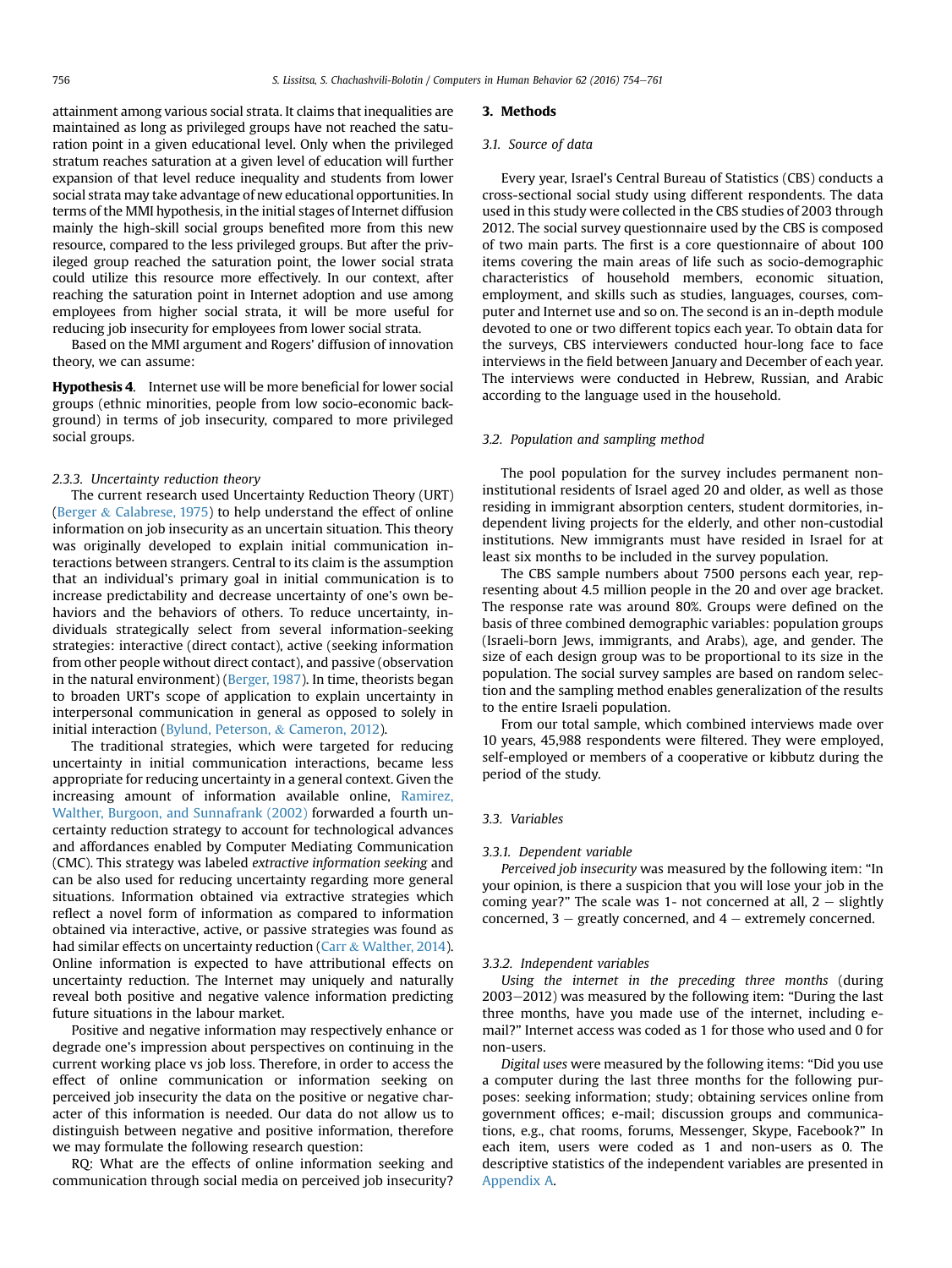## 3.3.3. Control variables

Wave of data collection was coded on a scale of  $0-9$ , where  $2003 = 0, 2012 = 9.$ 

Ethnicity was measured by two dichotomous variables: Arabs and immigrants (those who immigrated to Israel after 1989). Veteran Jews (born in Israel or immigrated before 1989) were the comparison group.

Gender was coded 1 for men and 0 for women.

Age was measured in five-year categories. This variable was transformed into a continuous variable using the midpoint of each group.

Religiosity was measured on a scale of  $1-4$ :  $1-N$ ot religious, secular;  $2 -$  Traditional;  $3 -$  Religious,  $4 -$  Very religious.

Area of residence was coded 1 for center residents (Jerusalem, Tel-Aviv, and Central region) and 0 for periphery residents (North, Haifa, South, Judea, and Samaria).

Education was measured by highest diploma received by the respondent. This variable was transformed into three dichotomous variables: Matriculation eligibility, Non-academic tertiary education and Academic tertiary education. The comparison group was Elementary and Secondary education.

Income level was measured by the item: What was your gross salary last month, before deductions, from all places of work? During the 10 years of survey, the income categories were updated by the CIS in line with the salary changes over time. Considering these updates our income variable was transformed into a continuous variable using the midpoint of each group and divided by 1000.

Occupational prestige was coded as follows: 1. Unskilled workers; 2. Skilled workers in industry and agriculture;  $3 -$  Agents, sales workers and service workers;  $4 -$  Clerical workers;  $5 -$ Managers;  $6 -$  Associate professionals and technicians;  $7 -$  Academic professionals.

Weekly working hours were measured as a continuous variable. Years working at the current workplace were measured as a continuous variable.

Hebrew language proficiency. The question put to respondents was: What is the level of your knowledge of the Hebrew language in speech, reading and writing? The scale used was  $1$ -very good, 2-good, 3-moderate, 4-weak, 5-don't know at all. A combined index was calculated for reading, writing, and speaking skills in Hebrew and measured on a scale of  $1-5$  (1-Not at all, 5-Very well), based on the average of these three language skills. Cronbach Alpha for Proficiency in Hebrew language was 0.95.

# 4. Results

The findings regarding Internet access and perceived job insecurity will first be presented, followed by the application of a multivariate analysis in order to predict our dependent variables.

# 4.1. Descriptive findings

#### 4.1.1. Internet access over time

Fig. 1 shows the percentage of Internet use among the employed population over time.

Fig. 1 shows that Internet use among the employed population rose from 50.7% in 2003 to 83.2% in 2012 (an increase of 32.5 percentage points). However, the growth rate declined during the past decade (from 9.3% in 2003 to 0.5% in 2012), as the working population approached the saturation point.

# 4.1.2. Perceived job insecurity and rate of unemployment over time

Fig. 2 shows the average of perceived job insecurity (scale  $1-4$ ) and rate of unemployment during the past decade.

Fig. 2 shows that the rate of unemployment decreased over



Fig. 1. Internet access among the employed population over time.

time: from 13.25% in 2003 to 6.85% in 2012 [\(Bank of Israel, 2015\)](#page-6-0), despite an increase in the unemployment rate in Israel in 2008-2009 as a consequence of the global financial crisis during that period. The trends of perceived job insecurity accurately reflect the trend of unemployment rate during the decade. Perceived job insecurity decreased over time from 1.72 in 2003 to 1.49 in 2012 (except for the financial crisis period in Israel) and was relatively low (on average less than 2 on a scale of  $1-4$ ).

## 4.2. Multivariate analysis

## 4.2.1. Predicting perceived job insecurity over time

For a better understanding of the effect of Internet use on perceived job insecurity over time a linear regression was applied in three stages. In the first stage we added all control variables: wave of data collection, demographics, socio-economic background and work characteristics. In the second stage, Internet use in the preceding three months was added. In the third stage we examined the interaction between Internet use and wave of data collection, as well as all possible interactions between Internet use and control variables; only significant interactions were presented in our final regression model. We also examined all possible interactions between wave of data collection and control variables, but none were found to be significant.

The findings show that perceived job insecurity decreased over time (see [Table 1](#page-4-0) Model 1). Men, Arabs, and respondents with Elementary and Secondary education reported higher perceived job insecurity. Those with lower Hebrew proficiency, income, and years working at the current work place experienced higher job insecurity. In contrast, higher age and weekly work hours resulted in higher job insecurity. It should be noted that Internet users reported lower levels of perceived job insecurity, compared to non-



Fig. 2. Job insecurity (scale  $1-4$ ) and rate of unemployment, 2003-2012.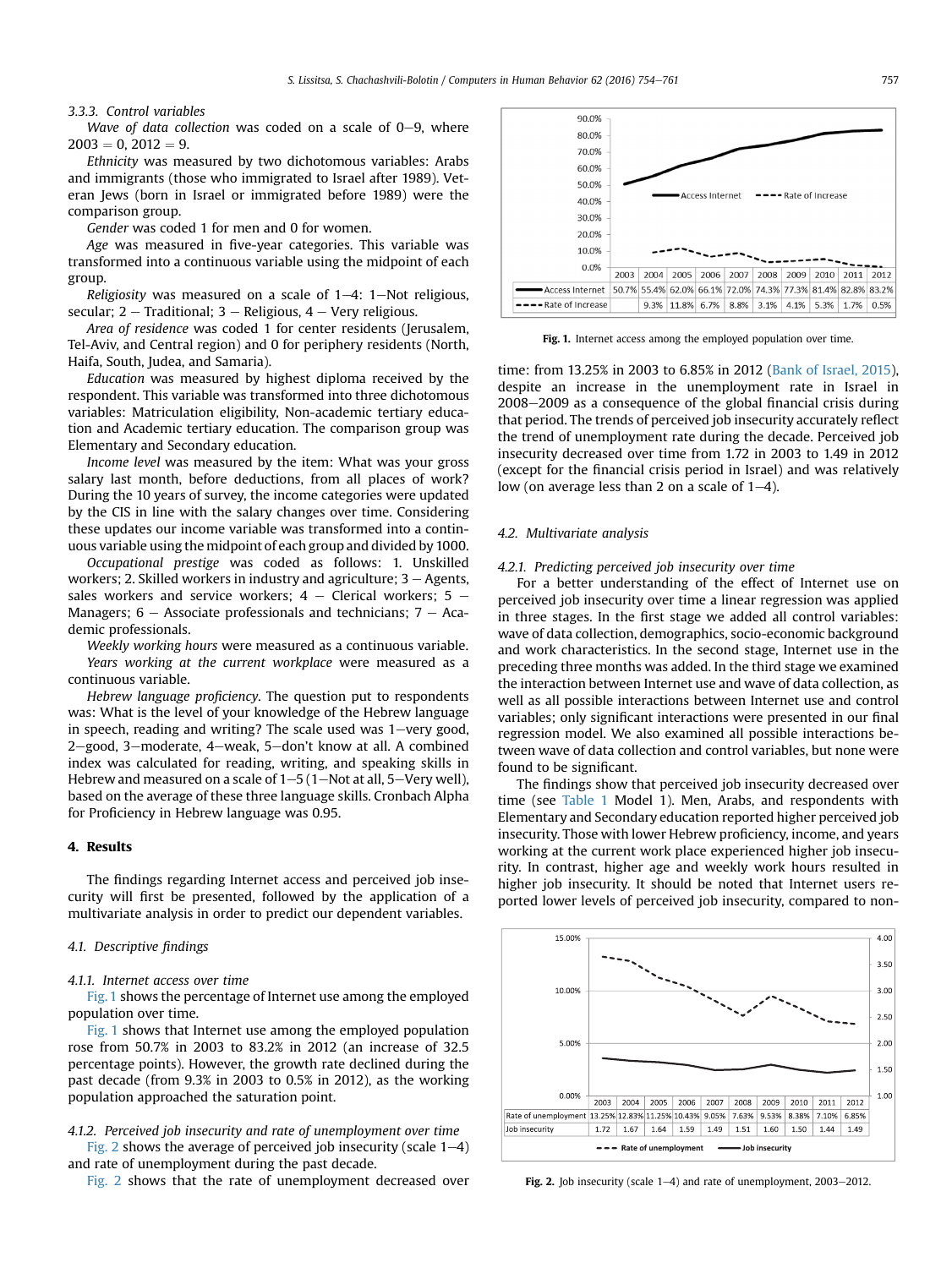<span id="page-4-0"></span>users (see Model 2). However, a significant positive interactional effect (see Model 3) between wave of data collection and Internet usage indicated that the effect of Internet use on job insecurity weakened over time.

Our findings show significant positive interactional effects between Internet use and personal income on job insecurity, i.e., the effect of Internet adoption on perceived job insecurity was stronger among respondents with lower income levels. In addition, it was found that Internet use has a stronger effect on reducing perceived job insecurity among Arabs, compared to veteran Jews.

The effects of family status, child number, locality, religiosity and occupational prestige on the perceived job insecurity were insignificant. In addition, there were no significant differences between immigrants and veteran Jews.

It should be noted that socio-demographic variables and ICT adoption explained only 6% of variance for job insecurity. In other words, even within the same groups, people differed in how they perceived the threat of losing their job. These findings are in line with the research literature ([De Bustillo](#page-6-0) & [De Pedraza, 2010; Debus](#page-6-0) [et al., 2014](#page-6-0)). A possible explanation is that perceived job insecurity may be affected by changes in employment status in the employee's immediate private and organizational circles as well as by differences in personal perceptions of the macro-economic situation, environmental factors, and person-specific variables [\(Debus](#page-6-0) [et al., 2014\)](#page-6-0).

## 4.2.2. Predicting perceived job insecurity among internet users

For examining the effect of digital uses on the perceived job insecurity the linear regression model was applied among Internet users. In the first stage we added all control variables, whereas in the second stage digital variables were added. In the third stage we examined all possible interactional effects between digital variables and control variables, as well as all possible interactions between the wave of the data collection and independent and control variables, but none were found to be significant.

The findings show (see Table 2, Model 1) that men, Arabs, respondents without matriculation certificate, and those who live in

the center reported higher perceived job insecurity. Those with lower child number, level of income, and years working at their current work place experienced higher perceived job insecurity. In contrast, higher age and weekly working hours resulted in higher job insecurity. Seeking information and social media use correlated positively with perceived job insecurity (see Model 2). In contrast, the effect of Internet use for study was insignificant. The effects of family status, religiosity, and occupational prestige were also insignificant. There were no significant differences between immigrants and veteran Jews in perceived job insecurity.

## Table 2

Perceived job insecurity during 2003-2012 among Internet users - linear regression findings.

|                                    | Model 1              |         | Model 2     |         |
|------------------------------------|----------------------|---------|-------------|---------|
|                                    | B                    | Beta    | B           | Beta    |
| (Constant)                         | $1.73***$            |         | $1.66***$   |         |
| The wave of data collection        | $-0.01***$           | $-0.06$ | $-0.02**$   | $-0.06$ |
| Gender (Males $= 1$ )              | $0.10**$             | 0.07    | $0.10***$   | 0.07    |
| Immigrants                         | $-0.01$              | 0.00    | $-0.01$     | 0.00    |
| Arabs                              | $0.10$ **            | 0.04    | $0.11***$   | 0.04    |
| Age                                | $0.00$ **            | 0.07    | $0.00^{**}$ | 0.07    |
| Family status (Married $= 1$ )     | $-0.01$              | $-0.01$ | $-0.01$     | $-0.01$ |
| Child number                       | $-0.01***$           | $-0.03$ | $-0.01***$  | $-0.03$ |
| Locality (Center residents $= 1$ ) | $0.02*$              | 0.02    | $0.02*$     | 0.02    |
| Religiosity                        | 0.01                 | 0.01    | $0.01*$     | 0.01    |
| Matriculation eligibility          | $-0.08***$           | $-0.05$ | $-0.08$ **  | $-0.05$ |
| Non academic                       | $-0.01$              | $-0.01$ | $-0.01$     | $-0.01$ |
| Academic                           | $-0.02$              | $-0.01$ | $-0.02$     | $-0.01$ |
| Hebrew proficiency                 | $-0.02$ <sup>*</sup> | $-0.02$ | $-0.02$ $*$ | $-0.02$ |
| Personal income from work          | $-0.01***$           | $-0.10$ | $-0.01***$  | $-0.10$ |
| Years at current workplace         | $-0.06***$           | $-0.14$ | $-0.05***$  | $-0.13$ |
| Weekly working hours               | $0.01*$              | 0.02    | $0.01*$     | 0.02    |
| Occupational prestige              | 0.00                 | $-0.01$ | 0.00        | $-0.01$ |
| Internet use for studies           |                      |         | $-0.01$     | $-0.01$ |
| Seeking information                |                      |         | $0.07***$   | 0.02    |
| Social media                       |                      |         | $0.02*$     | 0.02    |
| $R^2$                              | 0.041                |         | 0.042       |         |
| $R^2$ change                       | $0.041***$           |         | $0.001***$  |         |

 $p < .05$ ; \*\*p  $< .01$ .

#### Table 1

Perceived job insecurity during 2003-2012 among total sample - linear regression findings.

|                                          | Model 1              |         | Model 2              |             | Model 3     |             |
|------------------------------------------|----------------------|---------|----------------------|-------------|-------------|-------------|
|                                          | B                    | Beta    | B                    | <b>Beta</b> | B           | <b>Beta</b> |
| (Constant)                               | $1.96***$            |         | $1.97***$            |             | $2.04***$   |             |
| The wave of data collection              | $-0.02***$           | $-0.07$ | $-0.02***$           | $-0.07$     | $-0.03***$  | $-0.12$     |
| Gender (Males $= 1$ )                    | $0.10***$            | 0.07    | $0.10**$             | 0.07        | $0.11***$   | 0.07        |
| Immigrants                               | $-0.03$              | $-0.01$ | $-0.03$              | $-0.01$     | $-0.03$     | $-0.01$     |
| Arabs                                    | $0.15***$            | 0.06    | $0.15***$            | 0.06        | $0.23***$   | 0.09        |
| Age                                      | $0.00***$            | 0.05    | $0.00$ <sup>**</sup> | 0.04        | $0.00^{**}$ | 0.05        |
| Family status (Married $= 1$ )           | $-0.01$              | $-0.01$ | $-0.01$              | $-0.01$     | $-0.01$     | $-0.01$     |
| Child number                             | 0.00                 | $-0.01$ | 0.00                 | $-0.01$     | $-0.01$     | $-0.01$     |
| Locality (Center residents $= 1$ )       | 0.02                 | 0.01    | 0.02                 | 0.01        | 0.02        | 0.01        |
| Religiosity                              | $-0.01$              | $-0.01$ | $-0.01$              | $-0.01$     | $-0.01$     | $-0.01$     |
| Matriculation eligibility                | $-0.09***$           | $-0.05$ | $-0.08***$           | $-0.04$     | $-0.08***$  | $-0.04$     |
| Non academic                             | $-0.03$ <sup>*</sup> | $-0.02$ | $-0.03$ <sup>*</sup> | $-0.01$     | $-0.02$     | $-0.01$     |
| Academic                                 | $-0.04$ <sup>*</sup> | $-0.02$ | $-0.03$              | $-0.02$     | $-0.03$     | $-0.02$     |
| Hebrew proficiency                       | $-0.04***$           | $-0.05$ | $-0.04***$           | $-0.04$     | $-0.03***$  | $-0.04$     |
| Personal income from work                | $-0.02$ **           | $-0.10$ | $-0.01***$           | $-0.10$     | $-0.03***$  | $-0.23$     |
| Years at current workplace               | $-0.05***$           | $-0.13$ | $-0.05***$           | $-0.13$     | $-0.05***$  | $-0.12$     |
| Weekly working hours                     | $0.01*$              | 0.02    | $0.01*$              | 0.02        | $0.01***$   | 0.02        |
| Occupational prestige                    | 0.00                 | $-0.01$ | 0.00                 | $-0.01$     | 0.00        | $-0.01$     |
| Internet usage (users $= 1$ )            |                      |         | $-0.03\sp{*}^*$      | $-0.02$     | $-0.18***$  | $-0.10$     |
| Internet usage * wave of data collection |                      |         |                      |             | $0.02***$   | 0.08        |
| Internet usage "Arabs"                   |                      |         |                      |             | $-0.13***$  | $-0.04$     |
| Internet usage *personal income          |                      |         |                      |             | $0.02***$   | 0.15        |
| $R^2$                                    | 0.053                |         | 0.054                |             | 0.057       |             |
| $R^2$ change                             | $0.053***$           |         | $0.001***$           |             | $0.003***$  |             |

 $*$ p < .05; \*\*p < .01.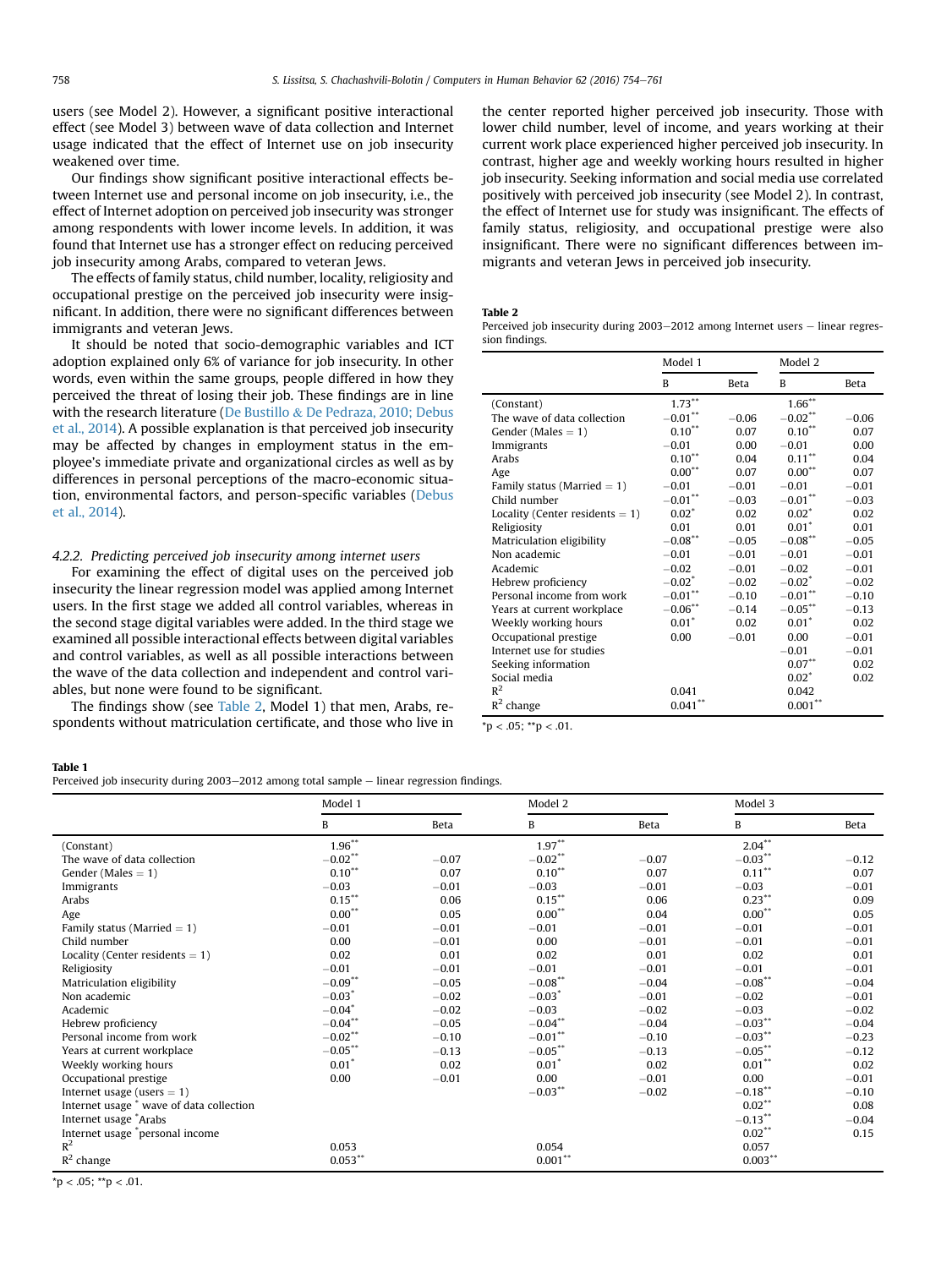As with the first regression, the independent variables included in the regression model explained only the small percentage of variance for job insecurity.

# 5. Discussion

The current study investigated the effect of Internet adoption on perceived job insecurity during the past decade  $(2003-2012)$ among a large sample of employed Israelis. As far as we know, our study is the first to examine the impact of ICT adoption and use on the subjective aspect of job loss, applying theories from different fields of study in the labor market context.

Our basic findings showed a low level of perceived job insecurity which decreased over time. In line with hypothesis 1, based on human capital theory, Internet use negatively correlated with perceived job insecurity. Therefore, Internet use constitutes an important part of human capital which may increase the value of the employee, thereby reducing perceived job insecurity. However, in line with hypothesis 3, based on diffusion of innovation theory, the effect of Internet use on perceived job insecurity decreased over time. We can speculate that the weakening of the Internet effect on job insecurity may be explained by the relatively high level of internet penetration among those segments of the population that are likely to adopt the technology, and the fact that it is approaching saturation point. This development makes Internet adoption a more difficult variable to employ for differentiating levels of job insecurity than when Internet use was relatively rare.

Higher perceived job insecurity was found among weaker social groups: Arabs, people from lower socio-economic strata, elder respondents, and employees with low Hebrew proficiency. In light of the negative association between job insecurity and well-being, life satisfaction, physical and mental health [\(Cheng, Chen, Chen,](#page-6-0) & [Chiang, 2005; De Witte, 1999; Ferrie, Shipley, Newman, Stansfeld,](#page-6-0) & [Marmot, 2005; Hellgren](#page-6-0) & [Sverke, 2003\)](#page-6-0), these groups experienced an additional disadvantage. At this point, inequality in job security between different population groups intersected with the digital divide, inwhich all these weaker groups were also found to be disadvantaged ([Lissitsa, 2015a, 2015b; Lissitsa](#page-6-0) & [Chachashvili-](#page-6-0)[Bolotin, 2014, 2015\)](#page-6-0). The significant interactional effects between Internet use and belonging to the weaker groups (Arabs and people with low income) show that Internet use leads to a reduction of national and socio-economic gaps in job insecurity in line with our hypothesis. These findings agree with the logic of MMI theory which was originally formulated for the educational field and applied in the current research to the labor market context. When the privileged social groups reached the saturation point in Internet use, the weaker socio-economic groups  $-$  Arabs and people with lower in $come - benefit$  more from its adoption, compared to privileged social groups in terms of reducing job insecurity. In other words, Internet use, which is associated with the first-level digital divide, assists weaker social groups and can serve as a channel for decreasing their job insecurity. However, we did not find the significant interactional effect between these background variables and digital uses. The possible explanation is that in digital uses, which are associated with the second-level digital divide, the privileged groups have not reached their saturation point. Therefore, in this stage of technology diffusion the effect of digital uses on the perceived job insecurity is similar between stronger and weaker social groups.

However, a deeper understanding of the effects of digital uses on perceived job insecurity among Internet users reveals a more complex picture. Our findings show that seeking information and social media use were positively correlated with perceived job insecurity. These findings may be explained by the asymmetrical negative-positive heuristic, "Bad is stronger than good" ([Baumeister,](#page-6-0) [Bratslavsky,](#page-6-0) & [Finkenauer, 2001,](#page-6-0) p. 323); i.e., individuals tend to weigh negative information more heavily than positive information when forming their overall impression. As for social media, negative information and negative chatting about job loss are more 'marketable' than their positive counterparts as they are more eyecatching, add drama, stimulate interest, and are easy to understand ([Dierkens, 1991; Lengauer, Esser,](#page-6-0) & [Berganza, 2011\)](#page-6-0). People are used to expecting "bad news" from the media ([Meijer, 2010](#page-6-0)) and public response to negative media framing is much stronger than to positive framing [\(Levy, 2003](#page-6-0)) and promotes economic pessimism ([Hetsroni, Sheaffer, Zion,](#page-6-0) & [Rosenboim, 2014\)](#page-6-0). Accordingly, based on our findings we may assume that seeking information and social media use reduce uncertainty, but increase job insecurity.

An alternative explanation may be found in the inverse direction of the correlation between seeking information, social media use, and subjective job insecurity. Those who feel insecure and anxious about continued employment in their current workplace surf the Internet and communicate with their social networks to obtain useful information for a deeper understanding of the labour market situation.

In contrast to hypothesis 2, based on the human capital theory, our findings show insignificant correlation between Internet use for study and perceived job insecurity. One possible explanation is the fact that our data do not allow us to distinguish whether internet use for study is related or unrelated to the current job field. One may speculate that Internet use for study related to the job field may increase the human capital relevant for the job and in this way increase job security, whereas study in unrelated fields may divert and hurt productivity in the current job, in this way increasing job insecurity. We recommend clarification of this point in future research.

## 6. Conclusions

Our important finding is a negative correlation between Internet use and job insecurity. However, the effect of Internet use on the dependent variable decreased over the decade. Internet use was found to be more effective for decreasing job insecurity among weaker social groups: Arabs and people from low socio-economic strata. Our findings on the association between Internet use and various digital uses and perceived job insecurity are very important because of the crucial personal and organizational consequences of job insecurity ([Cheng](#page-6-0) & [Chan, 2008; De Cuyper, Van der Heijden,](#page-6-0) & De Witte, 2011; Silla, De Cuyper, Gracia, Peiró, & [De Witte, 2009\)](#page-6-0). Moreover, in contrast to other powerful factors impacting perceived job insecurity (objective economic situation, personal perceptions, occurrences in the employee's immediate private and organizational circle, personal traits, etc.) this factor can be altered with relative ease, if digital literacy becomes an important goal in the national agenda.

# 7. Study limitations and recommendations for future research

Limitations of the study were imposed by the limitations of the CBS social survey database. The social survey has a repeated crosssectional design and does not allow us to examine causality between Internet use and digital uses and perceived job insecurity. We recommend conducting longitudinal research to address this point. Our dependent variable, perceived job insecurity, was measured by only one item. Future research should measure multiple items of job insecurity.

Our findings show the positive effect of seeking information and social media use on perceived job insecurity. Our quantitative data do not allow us to formulate an unequivocal explanation of these effects. We recommend conducting qualitative research that focuses on digital content that may create such an effect on job insecurity.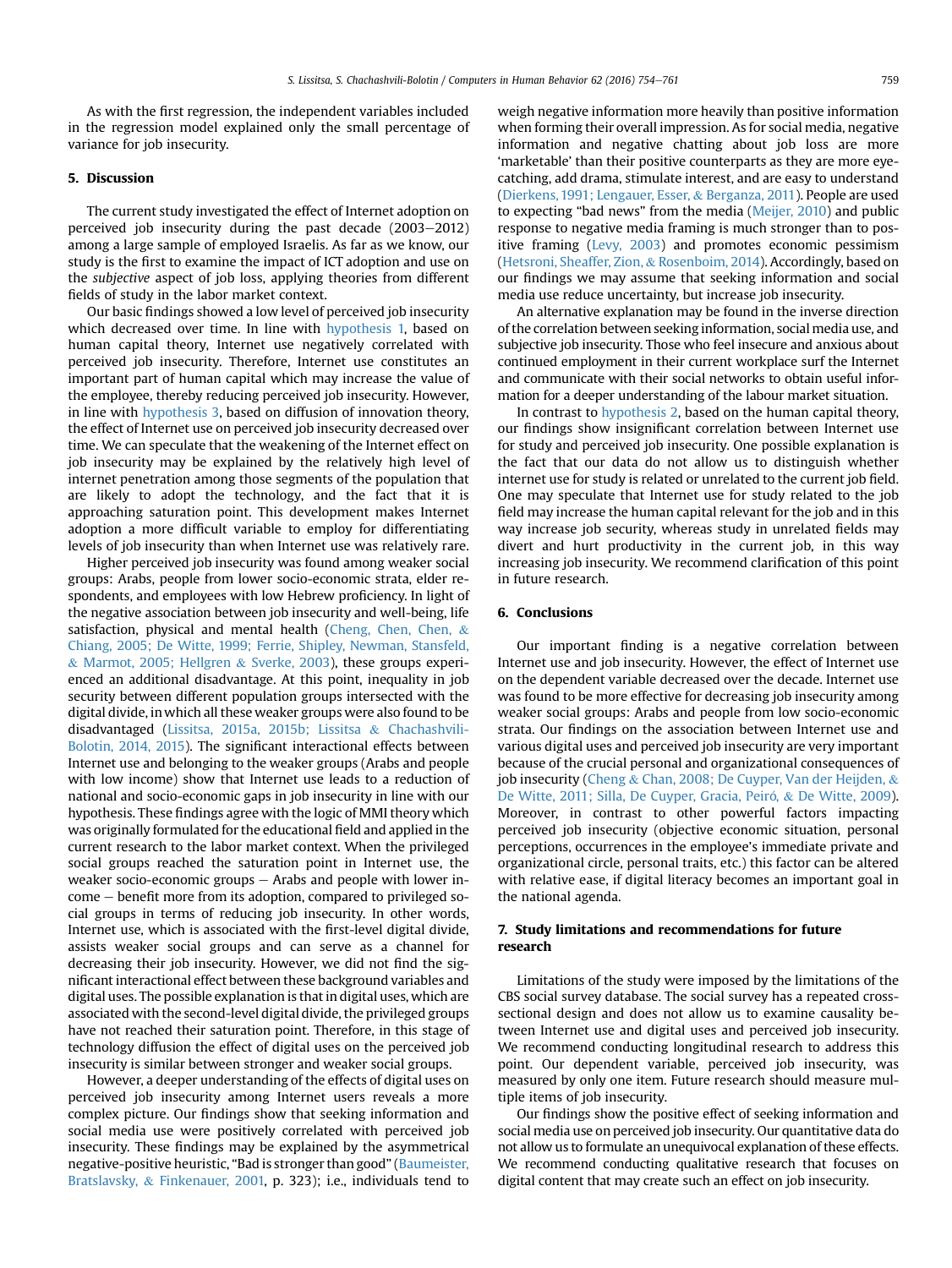# <span id="page-6-0"></span>Appendix A. Digital uses among total sample and Internet users over time.

|                     |                | 2003  | 2004  | 2005  | 2006  | 2007  | 2008  | 2009  | 2010  | 2011  | 2012  |
|---------------------|----------------|-------|-------|-------|-------|-------|-------|-------|-------|-------|-------|
| For study           | Total sample   | 22.9% | 24.1% | 22.8% | 25.6% | 30.6% | 30.9% | 36.7% | 33.3% | 36.9% | 33.2% |
|                     | Internet users | 39.5% | 37.6% | 34.4% | 37.0% | 41.1% | 40.2% | 46.1% | 40.1% | 43.8% | 39.3% |
| Seeking information | Total sample   | 47.3% | 55.0% | 58.5% | 63.5% | 67.6% | 70.5% | 74.3% | 78.5% | 79.5% | 80.1% |
|                     | Internet users | 92.3% | 94.8% | 94.5% | 95.2% | 93.1% | 94.6% | 95.6% | 95.8% | 95.4% | 95.7% |
| Social media        | Total sample   | 10.6% | 12.8% | 15.1% | 17.6% | 28.6% | 32.6% | 40.0% | 45.5% | 49.8% | 55.7% |
|                     | Internet users | 20.6% | 22.1% | 24.4% | 26.4% | 39.4% | 43.7% | 51.5% | 55.5% | 59.8% | 66.6% |

# References

- [Bakker, T. P., & de Vreese, C. H. \(2011\). Good news for the future? Young people,](http://refhub.elsevier.com/S0747-5632(16)30330-2/sref1) [Internet use, and political participation.](http://refhub.elsevier.com/S0747-5632(16)30330-2/sref1) Communication Research, 38(4),  $451 - 470$  $451 - 470$  $451 - 470$
- Bank of Israel. (2015, December 29). Series database. Retrieved from Bank of Israel [http://www.boi.org.il/he/DataAndStatistics/Pages/Series.aspx.](http://www.boi.org.il/he/DataAndStatistics/Pages/Series.aspx)
- [Baumeister, R. F., Bratslavsky, E., Finkenauer, C., & Vohs, K. D. \(2001\). Bad is stronger](http://refhub.elsevier.com/S0747-5632(16)30330-2/sref2) than good. [Review of General Psychology, 5](http://refhub.elsevier.com/S0747-5632(16)30330-2/sref2), 232-[370.](http://refhub.elsevier.com/S0747-5632(16)30330-2/sref2)
- Becker, G. (1993). [Human capital: A theoretical and empirical analysis with special](http://refhub.elsevier.com/S0747-5632(16)30330-2/sref3) reference to education [\(3rd ed.\). Chicago, IL: The University of Chicago Press](http://refhub.elsevier.com/S0747-5632(16)30330-2/sref3).
- Ben-Rafael, E. (2001). [Jewish identities: The answers of the Sages of Israel to Ben-](http://refhub.elsevier.com/S0747-5632(16)30330-2/sref4)Gurion[. Hebrew: Sde Boker: Merkaz le-moreshet Ben-Gurion and the Ben-](http://refhub.elsevier.com/S0747-5632(16)30330-2/sref4)[Gurion University Press.](http://refhub.elsevier.com/S0747-5632(16)30330-2/sref4)
- [Berger, C. R., & Calabrese, R. J. \(1975\). Some explorations in initial interaction and](http://refhub.elsevier.com/S0747-5632(16)30330-2/sref5) [beyond: toward a developmental theory of interpersonal communication.](http://refhub.elsevier.com/S0747-5632(16)30330-2/sref5) Hu[man Communication Research, 1](http://refhub.elsevier.com/S0747-5632(16)30330-2/sref5), 99-[112.](http://refhub.elsevier.com/S0747-5632(16)30330-2/sref5)
- [Berger, C. R. \(1987\). Communicating under uncertainty. In M. E. Roloff, & G. R. Miller](http://refhub.elsevier.com/S0747-5632(16)30330-2/sref6) (Eds.), [Interpersonal processes](http://refhub.elsevier.com/S0747-5632(16)30330-2/sref6) (pp. 39-[62\). Newbury Park, CA: Sage.](http://refhub.elsevier.com/S0747-5632(16)30330-2/sref6)
- [Boyd, D. M., & Ellison, N. B. \(2007\). Social network sites: de](http://refhub.elsevier.com/S0747-5632(16)30330-2/sref7)finition, history and scholarship. [Journal of Computer-Mediated Communication, 13](http://refhub.elsevier.com/S0747-5632(16)30330-2/sref7), 210-[230](http://refhub.elsevier.com/S0747-5632(16)30330-2/sref7).
- [Brown, C. \(1990\). Empirical evidence on private training.](http://refhub.elsevier.com/S0747-5632(16)30330-2/sref8) Research in Labor Eco[nomics, 11](http://refhub.elsevier.com/S0747-5632(16)30330-2/sref8), 97-[113.](http://refhub.elsevier.com/S0747-5632(16)30330-2/sref8)
- [Bylund, C. L., Peterson, E. B., & Cameron, K. A. \(2012\). A practitioner](http://refhub.elsevier.com/S0747-5632(16)30330-2/sref9)'s guide to [interpersonal communication theory: an overview and exploration of selected](http://refhub.elsevier.com/S0747-5632(16)30330-2/sref9) theories. [Patient Education and Counseling, 87](http://refhub.elsevier.com/S0747-5632(16)30330-2/sref9)(3), 261-[267.](http://refhub.elsevier.com/S0747-5632(16)30330-2/sref9)
- [Carr, C. T., & Walther, J. B. \(2014\). Increasing attributional certainty via social media:](http://refhub.elsevier.com/S0747-5632(16)30330-2/sref10) [learning about others one bit at a time.](http://refhub.elsevier.com/S0747-5632(16)30330-2/sref10) Journal of Computer-Mediated Communication,  $19(4)$ ,  $922-937$ .
- [Cheng, G. H. L., & Chan, D. K. S. \(2008\). Who suffers more from job insecurity? A](http://refhub.elsevier.com/S0747-5632(16)30330-2/sref11) meta-analytic review. [Applied Psychology-an International Review, 57](http://refhub.elsevier.com/S0747-5632(16)30330-2/sref11)(2),  $272 - 303$  $272 - 303$  $272 - 303$ .
- [Cheng, Y., Chen, C. W., Chen, C. J., & Chiang, T. L. \(2005\). Job insecurity and its as](http://refhub.elsevier.com/S0747-5632(16)30330-2/sref12)[sociation with health among employees in the Taiwanese general population.](http://refhub.elsevier.com/S0747-5632(16)30330-2/sref12) [Social Science](http://refhub.elsevier.com/S0747-5632(16)30330-2/sref12) & Medicine,  $61(1)$ ,  $41-52$  $41-52$ .
- [Constantine, J., & Neumark, D. \(1996\). Training and growth of wage inequality.](http://refhub.elsevier.com/S0747-5632(16)30330-2/sref13) Industrial Relations,  $35, 491 - 510$ .
- [De Bustillo, R. M., & De Pedraza, P. \(2010\). Determinants of job insecurity in](http://refhub.elsevier.com/S0747-5632(16)30330-2/sref14) five European countries. European Journal of Industrial Relations,  $16(1)$ ,  $5-20$ .
- [De Cuyper, N., Van der Heijden, B. I., & De Witte, H. \(2011\). Associations between](http://refhub.elsevier.com/S0747-5632(16)30330-2/sref15) [perceived employability, employee well-being, and its contribution to organi](http://refhub.elsevier.com/S0747-5632(16)30330-2/sref15)[zational success: a matter of psychological contracts?](http://refhub.elsevier.com/S0747-5632(16)30330-2/sref15) The International Journal [of Human Resource Management, 22](http://refhub.elsevier.com/S0747-5632(16)30330-2/sref15)(07), 1486-[1503](http://refhub.elsevier.com/S0747-5632(16)30330-2/sref15).
- [De Witte, H. \(1999\). Job insecurity and psychological well-being: review of the](http://refhub.elsevier.com/S0747-5632(16)30330-2/sref16) [literature and exploration of some unresolved issues.](http://refhub.elsevier.com/S0747-5632(16)30330-2/sref16) European Journal of Work [and Organizational Psychology, 8](http://refhub.elsevier.com/S0747-5632(16)30330-2/sref16)(2), 155-[177.](http://refhub.elsevier.com/S0747-5632(16)30330-2/sref16)
- Debus, M. E., König, C. J., & Kleinmann, M. (2014). The building blocks of job inse[curity: the impact of environmental and person related variables on job inse](http://refhub.elsevier.com/S0747-5632(16)30330-2/sref17)curity perceptions. [Journal of Occupational and Organizational Psychology, 87](http://refhub.elsevier.com/S0747-5632(16)30330-2/sref17)(2),  $329 - 351$  $329 - 351$
- [Dierkens, N. \(1991\). Information asymmetry and equity issues.](http://refhub.elsevier.com/S0747-5632(16)30330-2/sref18) Journal of Financial and Quantitative Analysis,  $26, 181-199$  $26, 181-199$ .
- DiMaggio, P., & Hargittai, E. (2001). [From the digital divide to digital inequality:](http://refhub.elsevier.com/S0747-5632(16)30330-2/sref19) [Studying Internet use as penetration increase](http://refhub.elsevier.com/S0747-5632(16)30330-2/sref19). Working Paper 15. Princeton [University. Center for Arts and Cultural Policy Studies.](http://refhub.elsevier.com/S0747-5632(16)30330-2/sref19)
- Elman, C., & O'[Rand, A. M. \(2002\). Perceived job insecurity and entry into work](http://refhub.elsevier.com/S0747-5632(16)30330-2/sref20)[related education and training among adult workers.](http://refhub.elsevier.com/S0747-5632(16)30330-2/sref20) Social Science Research,  $31, 49 - 76$  $31, 49 - 76$  $31, 49 - 76$
- [Emberland, J. S., & Rundmo, T. \(2010\). Implications of job insecurity perceptions and](http://refhub.elsevier.com/S0747-5632(16)30330-2/sref21) [job insecurity responses for psychological well-being, turnover intentions and](http://refhub.elsevier.com/S0747-5632(16)30330-2/sref21) [reported risk behavior.](http://refhub.elsevier.com/S0747-5632(16)30330-2/sref21) Safety Science, 48, 452-[459.](http://refhub.elsevier.com/S0747-5632(16)30330-2/sref21)
- [Ferrie, J. E., Shipley, M. J., Newman, K., Stansfeld, S. A., & Marmot, M. \(2005\). Self](http://refhub.elsevier.com/S0747-5632(16)30330-2/sref22)[reported job insecurity and health in the Whitehall II study: potential expla](http://refhub.elsevier.com/S0747-5632(16)30330-2/sref22)[nations of the relationship.](http://refhub.elsevier.com/S0747-5632(16)30330-2/sref22) Social Science & Medicine,  $60(7)$ , 1593-[1602.](http://refhub.elsevier.com/S0747-5632(16)30330-2/sref22)
- [Flint, E., Bartley, M., Shelton, N., & Sacker, A. \(2013\). Do labour market status](http://refhub.elsevier.com/S0747-5632(16)30330-2/sref23) [transitions predict changes in psychological well-being?](http://refhub.elsevier.com/S0747-5632(16)30330-2/sref23) Journal of Epidemiology

[and Community Health, 67](http://refhub.elsevier.com/S0747-5632(16)30330-2/sref23)(9), 796-[802](http://refhub.elsevier.com/S0747-5632(16)30330-2/sref23).

[Fullerton, A. S., & Wallace, M. \(2007\). Traversing the](http://refhub.elsevier.com/S0747-5632(16)30330-2/sref24) flexible turn: US workers' [perceptions of job security, 1977](http://refhub.elsevier.com/S0747-5632(16)30330-2/sref24)-2002. [Social Science Research, 36](http://refhub.elsevier.com/S0747-5632(16)30330-2/sref24), 201-[221.](http://refhub.elsevier.com/S0747-5632(16)30330-2/sref24)

- [Greenhalgh, L., & Rosenblatt, Z. \(2010\). Evolution of research on job insecurity.](http://refhub.elsevier.com/S0747-5632(16)30330-2/sref25) In[ternational Studies of Management](http://refhub.elsevier.com/S0747-5632(16)30330-2/sref25) & [Organization, 40](http://refhub.elsevier.com/S0747-5632(16)30330-2/sref25), 6-[19](http://refhub.elsevier.com/S0747-5632(16)30330-2/sref25).
- Guerrieri, P., & Bentivegna, S. (2011). [The economic impact of digital technologies.](http://refhub.elsevier.com/S0747-5632(16)30330-2/sref26) [Measuring inclusion and diffusion in Europe](http://refhub.elsevier.com/S0747-5632(16)30330-2/sref26) (Cheltenham, UK).
- Hacker, J. (2006). The great risk shift[. New York: Oxford University Press.](http://refhub.elsevier.com/S0747-5632(16)30330-2/sref27)
- [HaenleIn, M., & Kaplan, M. \(2010\). Users of the world, unite! the challenges and](http://refhub.elsevier.com/S0747-5632(16)30330-2/sref28) [opportunities of social media.](http://refhub.elsevier.com/S0747-5632(16)30330-2/sref28) Business Horizons, 53(1), 59-[68.](http://refhub.elsevier.com/S0747-5632(16)30330-2/sref28)
- [Hargittai, E., & Hinnant, A. \(2008\). Digital inequality: differences in young adults](http://refhub.elsevier.com/S0747-5632(16)30330-2/sref29)' use of the internet. [Communication Research, 35](http://refhub.elsevier.com/S0747-5632(16)30330-2/sref29)(5), 602-[621.](http://refhub.elsevier.com/S0747-5632(16)30330-2/sref29)
- Hargittai, E. (2003). Informed web surfi[ng: the social context of user sophistication.](http://refhub.elsevier.com/S0747-5632(16)30330-2/sref30) In P. Howard, & S. Jones (Eds.), [Society online: The internet in context](http://refhub.elsevier.com/S0747-5632(16)30330-2/sref30) (pp. [254](http://refhub.elsevier.com/S0747-5632(16)30330-2/sref30)-[272\). Beverly Hills, CA: Sage Publications.](http://refhub.elsevier.com/S0747-5632(16)30330-2/sref30)
- [Hellgren, J., & Sverke, M. \(2003\). Does job insecurity lead to impaired well-being or](http://refhub.elsevier.com/S0747-5632(16)30330-2/sref31) [vice versa? Estimation of cross-lagged.](http://refhub.elsevier.com/S0747-5632(16)30330-2/sref31) Journal of Organizational Behavior, 24,  $215 - 236.$  $215 - 236.$  $215 - 236.$
- [Hetsroni, A., Sheaffer, Z., Zion, U. B., & Rosenboim, M. \(2014\). Economic expecta](http://refhub.elsevier.com/S0747-5632(16)30330-2/sref32)[tions, optimistic bias, and television viewing during economic recession a](http://refhub.elsevier.com/S0747-5632(16)30330-2/sref32) cultivation study. Communication Research,  $41(2)$ ,  $180-207$ .
- [Jin, J., & Cheng, P. \(2008\). Measuring digital divide: the exploration in Macao.](http://refhub.elsevier.com/S0747-5632(16)30330-2/sref33) Obervatorio Journal,  $14(1)$ ,  $23-39$ .
- [Kalleberg, A. L. \(2009\). Precarious work, insecure workers: employment relations in](http://refhub.elsevier.com/S0747-5632(16)30330-2/sref34) transition. American Sociological Review,  $74(1)$ ,  $1-22$  $1-22$ .
- [Keim, A. C., Landis, R. S., Pierce, C. A., & Earnest, D. R. \(2014\). Why do employees](http://refhub.elsevier.com/S0747-5632(16)30330-2/sref35) [worry about their jobs? A meta-analytic review of predictors of job insecurity.](http://refhub.elsevier.com/S0747-5632(16)30330-2/sref35) Journal of Occupational Health Psychology,  $19(3)$ ,  $269-290$  $269-290$ .
- [Kinnunen, U., & Natti, J. \(1994\). Job insecurity in Finland: antecedents and conse-](http://refhub.elsevier.com/S0747-5632(16)30330-2/sref36) quences. [European Work and Organizational Behavior, 4](http://refhub.elsevier.com/S0747-5632(16)30330-2/sref36), 297-[321.](http://refhub.elsevier.com/S0747-5632(16)30330-2/sref36)
- [Krause, A., Obschonka, M., & Silbereisen, R. K. \(2015\). Perceived new demands](http://refhub.elsevier.com/S0747-5632(16)30330-2/sref37) [associated with socioeconomic change: a challenge to job security?](http://refhub.elsevier.com/S0747-5632(16)30330-2/sref37) Time & [Society](http://refhub.elsevier.com/S0747-5632(16)30330-2/sref37),  $1-29$  $1-29$ .
- [Lengauer, G., Esser, F., & Berganza, R. \(2011\). Negativity in political news: a review of](http://refhub.elsevier.com/S0747-5632(16)30330-2/sref39) [concepts, operationalizations and key](http://refhub.elsevier.com/S0747-5632(16)30330-2/sref39) findings. Journalism, 13(2), 179-[202](http://refhub.elsevier.com/S0747-5632(16)30330-2/sref39).
- [Levy, J. S. \(2003\). Applications of prospect theory to political science.](http://refhub.elsevier.com/S0747-5632(16)30330-2/sref40) Synthese,  $135(2)$ ,  $215-241$ .
- Lin, N. (2001). [Social capital: A theory of social structure and action](http://refhub.elsevier.com/S0747-5632(16)30330-2/sref41). New York: [Cambridge University Press](http://refhub.elsevier.com/S0747-5632(16)30330-2/sref41).
- [Lissitsa, S. \(2015a\). Digital use as a mechanism to accrue economic capital: a](http://refhub.elsevier.com/S0747-5632(16)30330-2/sref59) Bourdieusian perspective. [Innovation: The European Journal of Social Science](http://refhub.elsevier.com/S0747-5632(16)30330-2/sref59) Research,  $28(4)$ ,  $464-482$ .
- [Lissitsa, S. \(2015b\). Patterns of digital uses among Israeli Arabs](http://refhub.elsevier.com/S0747-5632(16)30330-2/sref60)-between citizenship [in modern society and traditional cultural roots.](http://refhub.elsevier.com/S0747-5632(16)30330-2/sref60) Asian Journal of Communica-tion, 25[\(5\), 447](http://refhub.elsevier.com/S0747-5632(16)30330-2/sref60)-[464.](http://refhub.elsevier.com/S0747-5632(16)30330-2/sref60)
- [Lissitsa, S., & Chachashvili-Bolotin, S. \(2014\). Use of the Internet in capital](http://refhub.elsevier.com/S0747-5632(16)30330-2/sref61) enhancing ways-[ethnic differences in Israel and the role of language pro](http://refhub.elsevier.com/S0747-5632(16)30330-2/sref61)ficiency. International Journal of Internet Science,  $9(1)$ ,  $9-30$ .
- [Lissitsa, S., & Chachashvili-Bolotin, S. \(2015\). Does the wind of change blow in late](http://refhub.elsevier.com/S0747-5632(16)30330-2/sref62) [adulthood? Adoption of ICT by senior citizens during the past decade.](http://refhub.elsevier.com/S0747-5632(16)30330-2/sref62) Poetics,  $52, 44 - 63$  $52, 44 - 63$  $52, 44 - 63$  $52, 44 - 63$
- [Lissitsa, S., & Lev-On. \(2014\). Gaps close, gaps open: a repeated cross-sectional study](http://refhub.elsevier.com/S0747-5632(16)30330-2/sref63) [of the scope and determinants of the ethnic digital divide.](http://refhub.elsevier.com/S0747-5632(16)30330-2/sref63) International Journal [of Electronic Governance, 7](http://refhub.elsevier.com/S0747-5632(16)30330-2/sref63)(1), 56-[71.](http://refhub.elsevier.com/S0747-5632(16)30330-2/sref63)
- [Lissitsa, S., & Peres, Y. \(2011\). Criteria of sociocultural adjustment: the case of the](http://refhub.elsevier.com/S0747-5632(16)30330-2/sref64) [Russian Community in Israel since 1989.](http://refhub.elsevier.com/S0747-5632(16)30330-2/sref64) International Journal of Intercultural [Relations, 35](http://refhub.elsevier.com/S0747-5632(16)30330-2/sref64)(2), 205-[212.](http://refhub.elsevier.com/S0747-5632(16)30330-2/sref64)
- [Mauno, S., & Kinnunen, U. \(2002\). Perceived job insecurity among dualearner](http://refhub.elsevier.com/S0747-5632(16)30330-2/sref42) [couples: do its antecedents vary according to gender, economic sector and the](http://refhub.elsevier.com/S0747-5632(16)30330-2/sref42) measure used? [Journal of Occupational and Organizational Psychology, 75](http://refhub.elsevier.com/S0747-5632(16)30330-2/sref42),  $295 - 314$  $295 - 314$
- [Meijer, C. I. \(2010\). Democratizing journalism? Realizing the citizen](http://refhub.elsevier.com/S0747-5632(16)30330-2/sref43)'s agenda. [Journalism Studies, 11](http://refhub.elsevier.com/S0747-5632(16)30330-2/sref43), 327-[342](http://refhub.elsevier.com/S0747-5632(16)30330-2/sref43).
- [Michel, L., Bernstein, J., & Allegretto, S. \(2007\). The state of working America, 2006/](http://refhub.elsevier.com/S0747-5632(16)30330-2/sref65) 2007. [Economic Policy Institute](http://refhub.elsevier.com/S0747-5632(16)30330-2/sref65), 181-[190](http://refhub.elsevier.com/S0747-5632(16)30330-2/sref65).
- [Mohr, G. B. \(2000\). The changing signi](http://refhub.elsevier.com/S0747-5632(16)30330-2/sref44)ficance of different stressors after the [announcement of bankruptcy: a longitudinal investigation with special](http://refhub.elsevier.com/S0747-5632(16)30330-2/sref44)
- emphasis on job insecurity. [Journal of Organizational Behavior, 21](http://refhub.elsevier.com/S0747-5632(16)30330-2/sref44), 337-[359.](http://refhub.elsevier.com/S0747-5632(16)30330-2/sref44) [N](http://refhub.elsevier.com/S0747-5632(16)30330-2/sref45)äswall, K., & De Witte, H. (2003). Who feels insecure in Europe. Predicting job